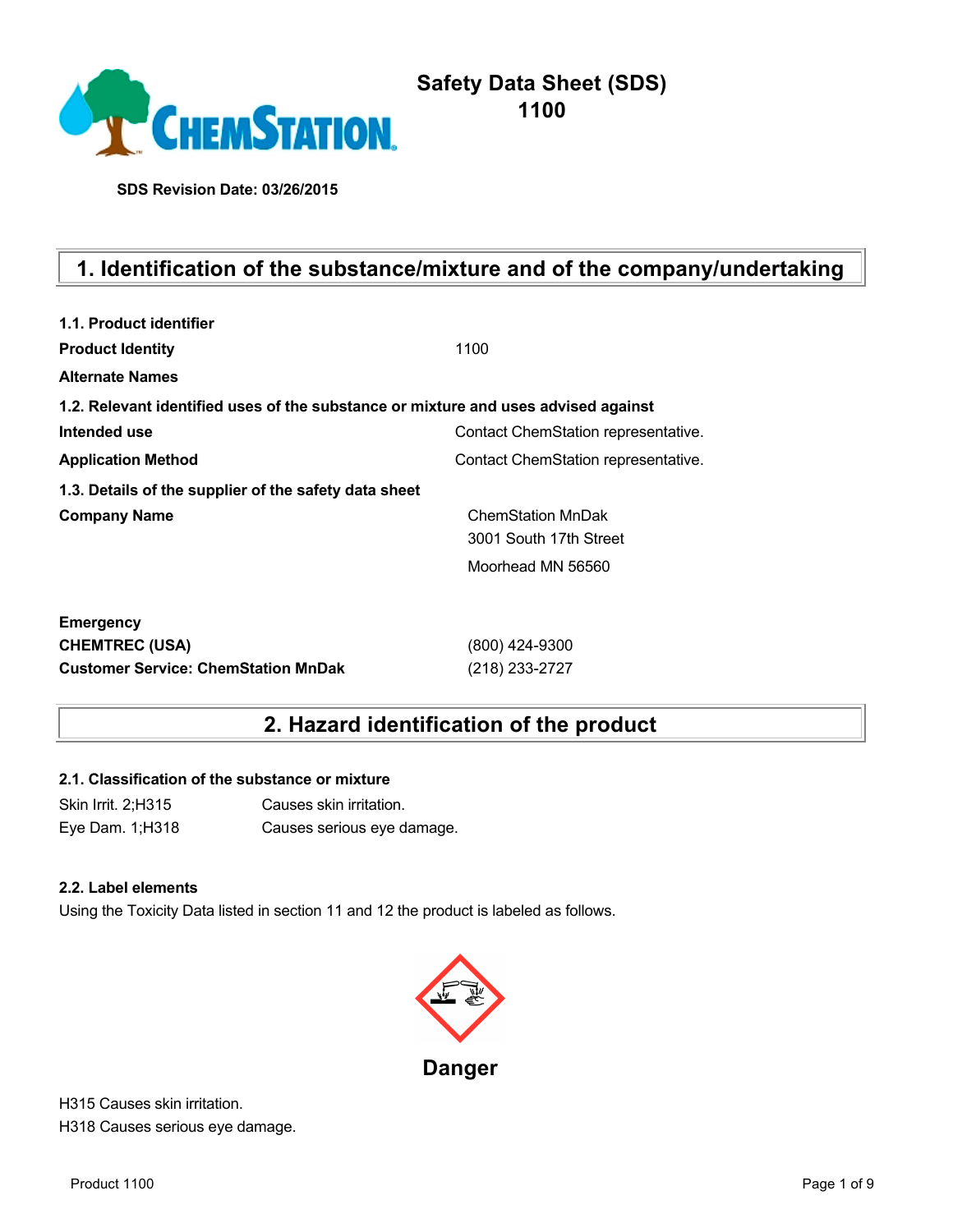### **[Prevention]:**

P264 Wash thoroughly after handling.

P280 Wear protective gloves / eye protection / face protection.

### **[Response]:**

P302+352 IF ON SKIN: Wash with plenty of soap and water.

P305+351+338 IF IN EYES: Rinse continuously with water for several minutes. Remove contact lenses if present and easy to do - continue rinsing.

P310 Immediately call a POISON CENTER or doctor / physician.

P321 Specific treatment (see information on this label).

P362 Take off contaminated clothing and wash before reuse.

#### **[Storage]:**

No GHS storage statements

#### **[Disposal]:**

No GHS disposal statements

# **3. Composition/information on ingredients**

This product contains the following substances that present a hazard within the meaning of the relevant State and Federal Hazardous Substances regulations.

| <b>Ingredient/Chemical Designations</b>                | Weight %   | <b>GHS Classification</b>                                         | <b>Notes</b>   |
|--------------------------------------------------------|------------|-------------------------------------------------------------------|----------------|
| ∣Sodium silicate<br><b>CAS Number:</b><br>0001344-09-8 | $1.0 - 10$ | Acute Tox. 4:H302<br>Skin Irrit. 2;H315<br><b>Eye Dam. 1;H318</b> | [1]            |
| Tetrasodium EDTA<br><b>CAS Number:</b><br>0000064-02-8 | $1.0 - 10$ | Acute Tox. 4:H302<br><b>Eye Dam. 1;H318</b>                       | [1]            |
| Potassium hydroxide.<br>CAS Number: 0001310-58-3       | $1.0 - 10$ | Acute Tox. 4:H302<br>Skin Corr. 1A:H314                           | $\vert$ [1][2] |

[1] Substance classified with a health or environmental hazard.

[2] Substance with a workplace exposure limit.

[3] PBT-substance or vPvB-substance.

\*The full texts of the phrases are shown in Section 16.

## **4. First aid measures**

#### **4.1. Description of first aid measures**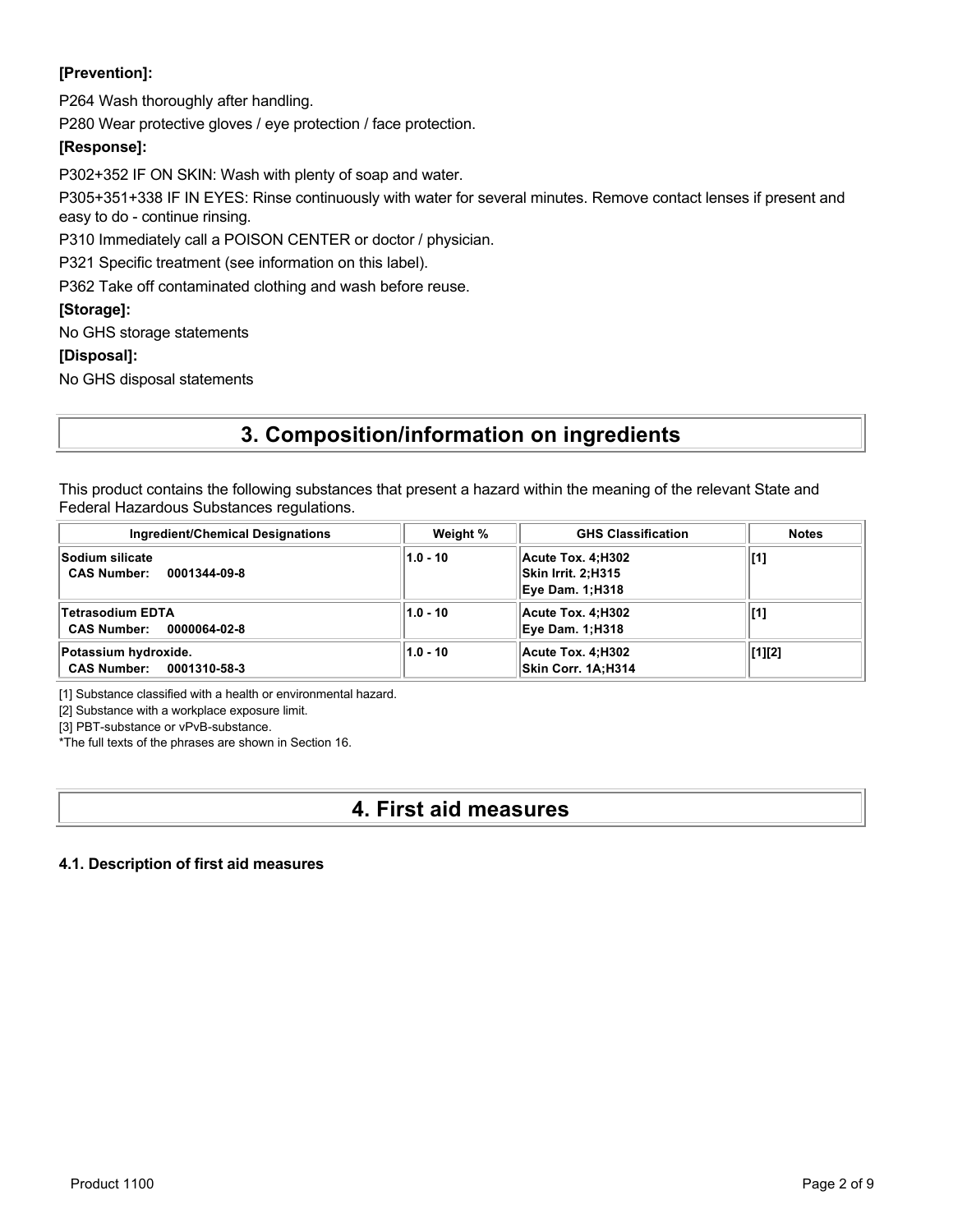| General           | Move victim to fresh air.<br>Call 911 or emergency medical service if deemed necessary.<br>Give artificial respiration if victim is not breathing.<br>Do not use mouth-to-mouth method if victim ingested or inhaled the substance; give artificial<br>respiration with the aid of a pocket mask equipped with a one-way valve or other proper<br>respiratory medical device.<br>Administer oxygen if breathing is difficult.<br>Remove and isolate contaminated clothing and shoes.<br>In case of contact with substance, immediately flush skin or eyes with running water for at<br>least 20 minutes.<br>For minor skin contact, avoid spreading material on unaffected skin.<br>Keep victim warm and quiet.<br>Effects of exposure (inhalation, ingestion or skin contact) to substance may be delayed.<br>Ensure that medical personnel are aware of the material(s) involved and take precautions to<br>protect themselves. |
|-------------------|-----------------------------------------------------------------------------------------------------------------------------------------------------------------------------------------------------------------------------------------------------------------------------------------------------------------------------------------------------------------------------------------------------------------------------------------------------------------------------------------------------------------------------------------------------------------------------------------------------------------------------------------------------------------------------------------------------------------------------------------------------------------------------------------------------------------------------------------------------------------------------------------------------------------------------------|
| <b>Inhalation</b> | Move victim to fresh air. Call emergency medical care. Apply artificial respiration if victim is<br>not breathing. Do not use mouth-to-mouth method if victim ingested or inhaled the<br>substance; induce artificial respiration with the aid of a pocket mask equipped with a one-way<br>valve or other proper respiratory medical device. Administer oxygen if breathing is difficult.                                                                                                                                                                                                                                                                                                                                                                                                                                                                                                                                         |
| <b>Eyes</b>       | Irrigate copiously with clean water for at least 15 minutes, holding the eyelids apart and seek<br>medical attention.                                                                                                                                                                                                                                                                                                                                                                                                                                                                                                                                                                                                                                                                                                                                                                                                             |
| <b>Skin</b>       | Remove contaminated clothing. Wash skin thoroughly with soap and water or use a<br>recognized skin cleanser.                                                                                                                                                                                                                                                                                                                                                                                                                                                                                                                                                                                                                                                                                                                                                                                                                      |
| Ingestion         | If swallowed obtain immediate medical attention. Keep at rest. Do NOT induce vomiting.                                                                                                                                                                                                                                                                                                                                                                                                                                                                                                                                                                                                                                                                                                                                                                                                                                            |
|                   | 4.2. Most important symptoms and effects, both acute and delayed                                                                                                                                                                                                                                                                                                                                                                                                                                                                                                                                                                                                                                                                                                                                                                                                                                                                  |
| <b>Overview</b>   | Effects of exposure (inhalation, ingestion or skin contact) to substance may be delayed. See<br>section 2 for further details.                                                                                                                                                                                                                                                                                                                                                                                                                                                                                                                                                                                                                                                                                                                                                                                                    |
| <b>Eyes</b>       | Causes serious eye damage.                                                                                                                                                                                                                                                                                                                                                                                                                                                                                                                                                                                                                                                                                                                                                                                                                                                                                                        |
| <b>Skin</b>       | Causes skin irritation.                                                                                                                                                                                                                                                                                                                                                                                                                                                                                                                                                                                                                                                                                                                                                                                                                                                                                                           |
|                   |                                                                                                                                                                                                                                                                                                                                                                                                                                                                                                                                                                                                                                                                                                                                                                                                                                                                                                                                   |

# **5. Fire-fighting measures**

### **5.1. Extinguishing media**

Recommended extinguishing media; alcohol resistant foam, CO<sub>2</sub>, powder, water spray. Do not use; water jet.

### **5.2. Special hazards arising from the substance or mixture**

Hazardous decomposition: Hydrogen chloride and chlorine. Chlorine gas rate of decomposition increases with the concentration with temperatures above 85 degrees F (30C).

#### **5.3. Advice for fire-fighters**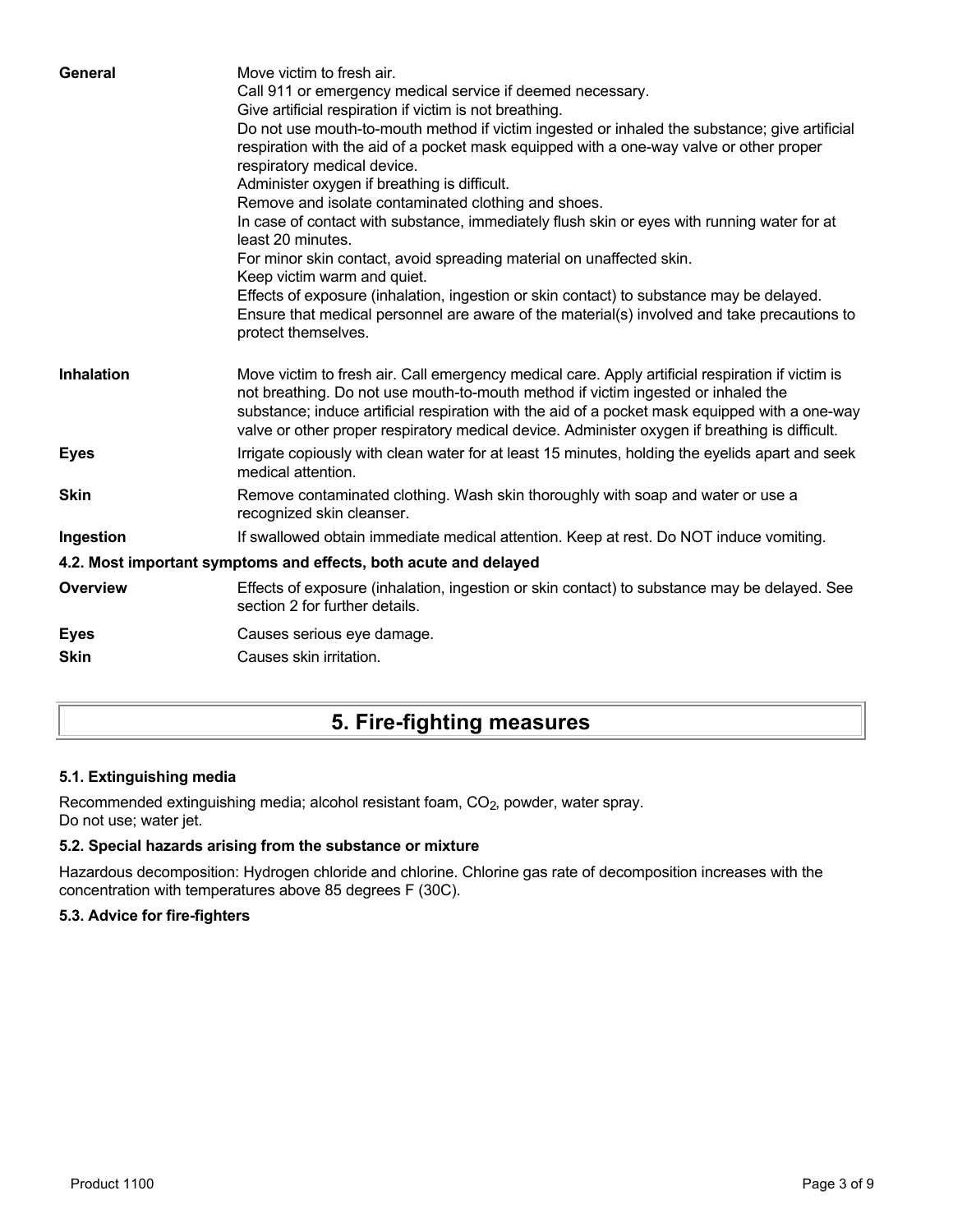Wear positive pressure self-contained breathing apparatus (SCBA).

Wear chemical protective clothing that is specifically recommended by the manufacturer. It may provide little or no thermal protection.

Non-combustible, substance itself does not burn but may decompose upon heating to produce corrosive and/or toxic fumes.

Some are oxidizers and may ignite combustibles (wood, paper, oil, clothing, etc.).

Contact with metals may evolve flammable hydrogen gas.

Containers may explode when heated.

**TOXIC**; inhalation, ingestion or skin contact with material may cause severe injury or death.

Contact with molten substance may cause severe burns to skin and eyes.

Avoid any skin contact.

Effects of contact or inhalation may be delayed.

Fire may produce irritating, corrosive and/or toxic gases.

Runoff from fire control or dilution water may be corrosive and/or toxic and cause pollution.

**ERG Guide No.** 154

## **6. Accidental release measures**

#### **6.1. Personal precautions, protective equipment and emergency procedures**

ELIMINATE all ignition sources (no smoking, flares, sparks or flames in immediate area).

Do not touch damaged containers or spilled material unless wearing appropriate protective clothing.

Stop leak if you can do it without risk.

Prevent entry into waterways, sewers, basements or confined areas.

Absorb or cover with dry earth, sand or other non-combustible material and transfer to containers.

DO NOT GET WATER INSIDE CONTAINERS.

#### **6.2. Environmental precautions**

Do not allow spills to enter drains or waterways.

Use good personal hygiene practices. Wash hands before eating, drinking, smoking or using toilet. Promptly remove soiled clothing and wash thoroughly before reuse.

#### **6.3. Methods and material for containment and cleaning up**

Keep unauthorized personnel away. Stay upwind. Keep out of low areas. Ventilate enclosed areas.

## **7. Handling and storage**

#### **7.1. Precautions for safe handling**

See section 2 for further details. - [Prevention]:

#### **7.2. Conditions for safe storage, including any incompatibilities**

Handle containers carefully to prevent damage and spillage.

Incompatible materials: Any acidic material, ammonia, urea, oxidizable materials and metals such as nickel, copper, tin, aluminum and iron.

See section 2 for further details. - [Storage]:

#### **7.3. Specific end use(s)**

#### No data available.

**8. Exposure controls and personal protection**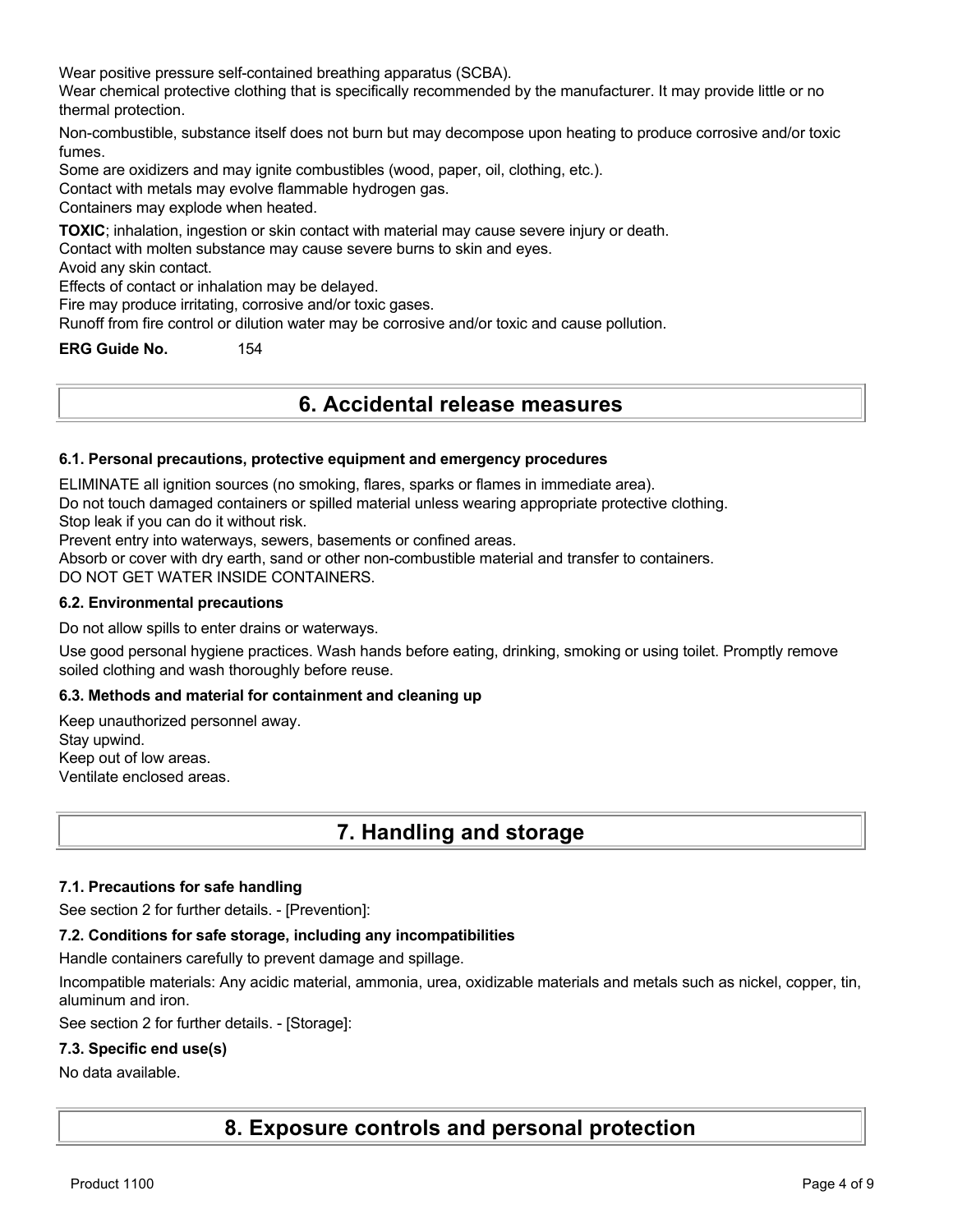### **8.1. Control parameters**

| CAS No.      | Ingredient              | <b>Source</b>    | Value                |
|--------------|-------------------------|------------------|----------------------|
| 0000064-02-8 | <b>Tetrasodium EDTA</b> | <b>OSHA</b>      | No Established Limit |
|              |                         | ACGIH            | No Established Limit |
|              |                         | <b>NIOSH</b>     | No Established Limit |
|              |                         | Supplier         | No Established Limit |
| 0001310-58-3 | Potassium hydroxide.    | <b>OSHA</b>      | No Established Limit |
|              | ACGIH                   | Ceiling: 2 mg/m3 |                      |
|              |                         | NIOSH            | $C_2$ mg/m3          |
|              |                         | Supplier         | No Established Limit |
| 0001344-09-8 | Sodium silicate         | <b>OSHA</b>      | No Established Limit |
|              |                         | ACGIH            | No Established Limit |
|              |                         | <b>NIOSH</b>     | No Established Limit |
|              |                         | Supplier         | No Established Limit |

**Exposure**

#### **Carcinogen Data**

| CAS No.      | Ingredient              | Source      | Value                                                              |
|--------------|-------------------------|-------------|--------------------------------------------------------------------|
| 0000064-02-8 | <b>Tetrasodium EDTA</b> | <b>OSHA</b> | Select Carcinogen: No                                              |
|              |                         | <b>NTP</b>  | Known: No: Suspected: No                                           |
|              |                         | <b>IARC</b> | Group 1: No: Group 2a: No: Group 2b: No: Group 3: No: Group 4: No: |
| 0001310-58-3 | Potassium hydroxide.    | <b>OSHA</b> | Select Carcinogen: No                                              |
|              |                         | <b>NTP</b>  | Known: No: Suspected: No                                           |
|              |                         | <b>IARC</b> | Group 1: No: Group 2a: No: Group 2b: No: Group 3: No: Group 4: No: |
| 0001344-09-8 | Sodium silicate         | OSHA        | Select Carcinogen: No                                              |
|              |                         | <b>NTP</b>  | Known: No: Suspected: No                                           |
|              |                         | <b>IARC</b> | Group 1: No: Group 2a: No: Group 2b: No: Group 3: No: Group 4: No: |

### **8.2. Exposure controls**

| <b>Respiratory</b>          | Use NIOSH/MSHA approved respirator, following manufacturer's recommendations when<br>concentrations exceed permissible exposure limits.                                                                                                                                                                                                |
|-----------------------------|----------------------------------------------------------------------------------------------------------------------------------------------------------------------------------------------------------------------------------------------------------------------------------------------------------------------------------------|
| <b>Eyes</b>                 | Wear safety glasses with side shields to protect the eyes. An eye wash station is suggested<br>as a good workplace practice.                                                                                                                                                                                                           |
| <b>Skin</b>                 | Chemical resistant clothing such as coveralls/apron boots should be worn. Chemical<br><b>Impervious Gloves</b>                                                                                                                                                                                                                         |
| <b>Engineering Controls</b> | Provide adequate ventilation. Where reasonably practicable this should be achieved by the<br>use of local exhaust ventilation and good general extraction. If these are not sufficient to<br>maintain concentrations of particulates and any vapor below occupational exposure limits<br>suitable respiratory protection must be worn. |
| <b>Other Work Practices</b> | Use good personal hygiene practices. Wash hands before eating, drinking, smoking or using<br>toilet. Promptly remove soiled clothing and wash thoroughly before reuse.                                                                                                                                                                 |

See section 2 for further details. - [Prevention]:

# **9. Physical and chemical properties**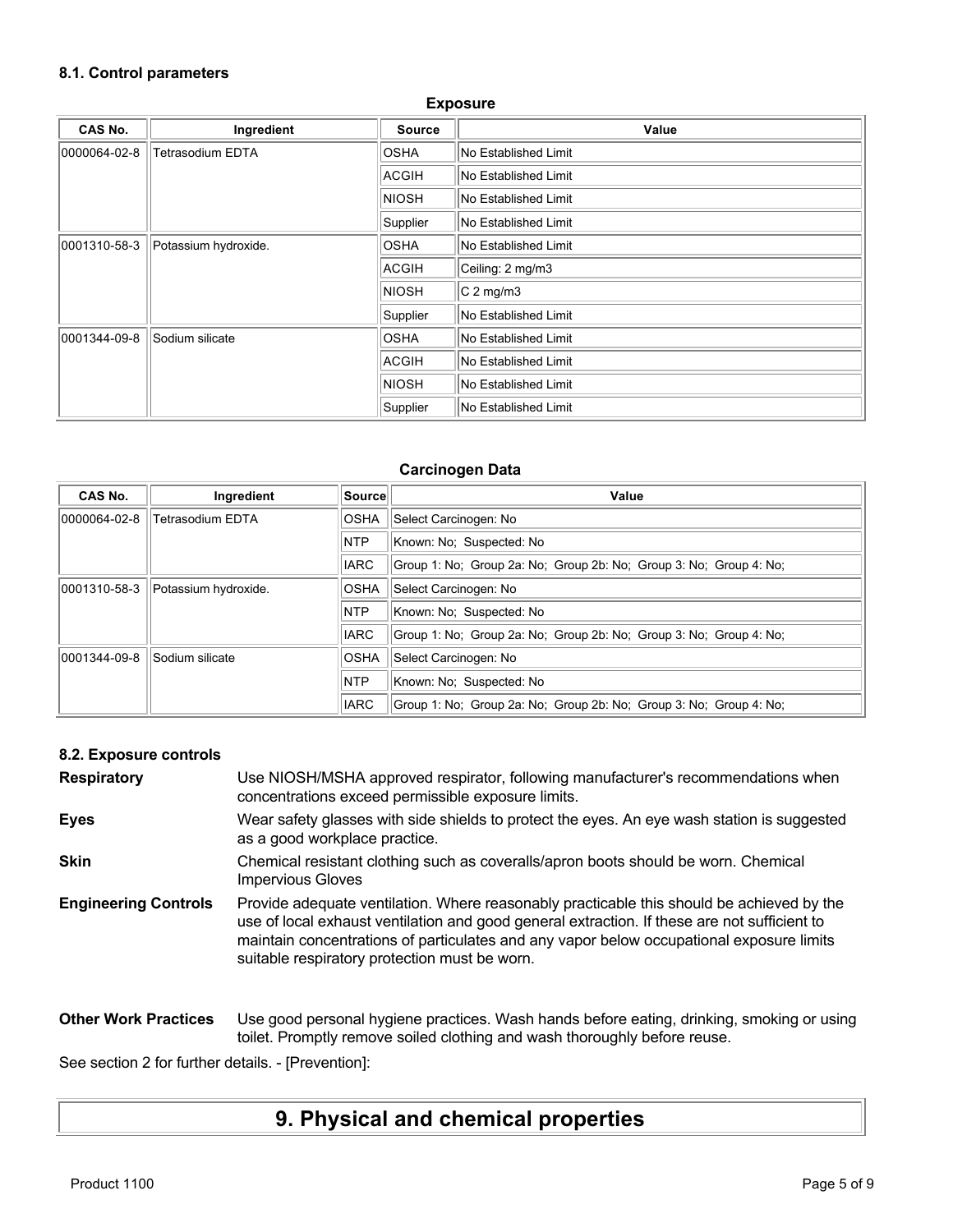| Light yellow Thin liquid                   |
|--------------------------------------------|
| Mild                                       |
| Not Measured                               |
| $12.4 - 13.7$                              |
| Not Measured                               |
| $>212$ deg F                               |
| >200 degrees F PMCC (non-flammable)        |
| 0.33                                       |
| Not Applicable                             |
| Lower Explosive Limit: Not Measured        |
| <b>Upper Explosive Limit: Not Measured</b> |
| Not Determined                             |
| Not Determined                             |
| 1.037 - 1.047                              |
| Not Measured                               |
| Not Measured                               |
| Not Measured                               |
| Not Measured                               |
| Not Measured                               |
|                                            |
| Moderate                                   |
|                                            |
|                                            |

# **10. Stability and reactivity**

#### **10.1. Reactivity**

Hazardous Polymerization will not occur.

#### **10.2. Chemical stability**

Stable under normal circumstances.

#### **10.3. Possibility of hazardous reactions**

No data available.

#### **10.4. Conditions to avoid**

No data available.

#### **10.5. Incompatible materials**

Any acidic material, ammonia, urea, oxidizable materials and metals such as nickel, copper, tin, aluminum and iron.

#### **10.6. Hazardous decomposition products**

Hydrogen chloride and chlorine. Chlorine gas rate of decomposition increases with the concentration with temperatures above 85 degrees F (30C).

# **11. Toxicological information**

#### **Acute toxicity**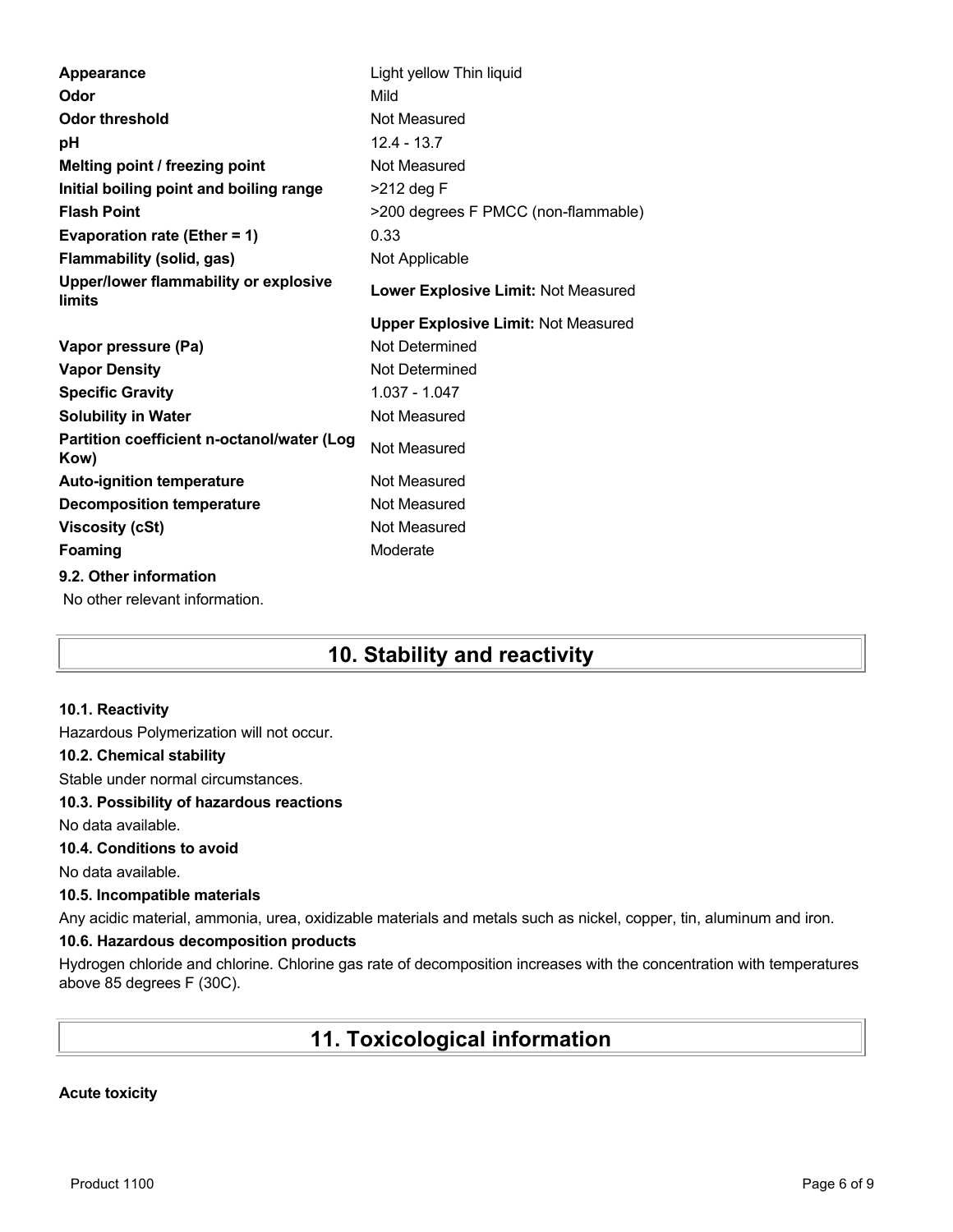| Ingredient                         | Oral LD50.<br>mg/kg                    | Skin LD50.<br>mg/kg  | <b>Inhalation</b><br>Vapor LD50,<br>mg/L/4hr | <b>Inhalation</b><br>Dust/Mist LD50.<br>mg/L/4hr | <b>Inhalation</b><br>Gas LD50,<br>ppm |
|------------------------------------|----------------------------------------|----------------------|----------------------------------------------|--------------------------------------------------|---------------------------------------|
| Sodium silicate - (1344-09-8)      | $  > 2,000.00, Rat -  $<br>Category: 5 | No data<br>available | No data<br>available                         | No data available                                | No data<br>available                  |
| Tetrasodium EDTA - (64-02-8)       | 1,000.00, Rat -<br>Category: 4         | No data<br>available | No data<br>available                         | No data available                                | No data<br>available                  |
| Potassium hydroxide. - (1310-58-3) | 365.00, Rat -<br>Category: 4           | No data<br>available | No data<br>available                         | No data available                                | No data<br>available                  |

Note: When no route specific LD50 data is available for an acute toxin, the converted acute toxicity point estimate was used in the calculation of the product's ATE (Acute Toxicity Estimate).

| <b>Classification</b>         | Category | <b>Hazard Description</b>  |
|-------------------------------|----------|----------------------------|
| Acute toxicity (oral)         |          | Not Applicable             |
| Acute toxicity (dermal)       |          | Not Applicable             |
| Acute toxicity (inhalation)   |          | Not Applicable             |
| Skin corrosion/irritation     | 2        | Causes skin irritation.    |
| Serious eye damage/irritation |          | Causes serious eye damage. |
| Respiratory sensitization     |          | Not Applicable             |
| Skin sensitization            |          | Not Applicable             |
| Germ cell mutagenicity        |          | Not Applicable             |
| Carcinogenicity               |          | Not Applicable             |
| Reproductive toxicity         |          | Not Applicable             |
| STOT-single exposure          |          | Not Applicable             |
| STOT-repeated exposure        |          | Not Applicable             |
| Aspiration hazard             |          | Not Applicable             |

# **12. Ecological information**

#### **12.1. Toxicity**

No additional information provided for this product. See Section 3 for chemical specific data.

### **Aquatic Ecotoxicity**

| Ingredient                         | 96 hr LC50 fish,<br>mq/l       | 48 hr EC50 crustacea,<br>mq/l | ErC50 algae,<br>mq/l                       |
|------------------------------------|--------------------------------|-------------------------------|--------------------------------------------|
| Sodium silicate - (1344-09-8)      | 301.00, Lepomis<br>macrochirus | 216.00, Daphnia magna         | Not Available                              |
| Tetrasodium EDTA - (64-02-8)       | 486.00, Lepomis<br>macrochirus | 610.00, Daphnia magna         | 100.00 (72 hr), Scenedesmus<br>subspicatus |
| Potassium hydroxide. - (1310-58-3) | Not Available                  | Not Available                 | Not Available                              |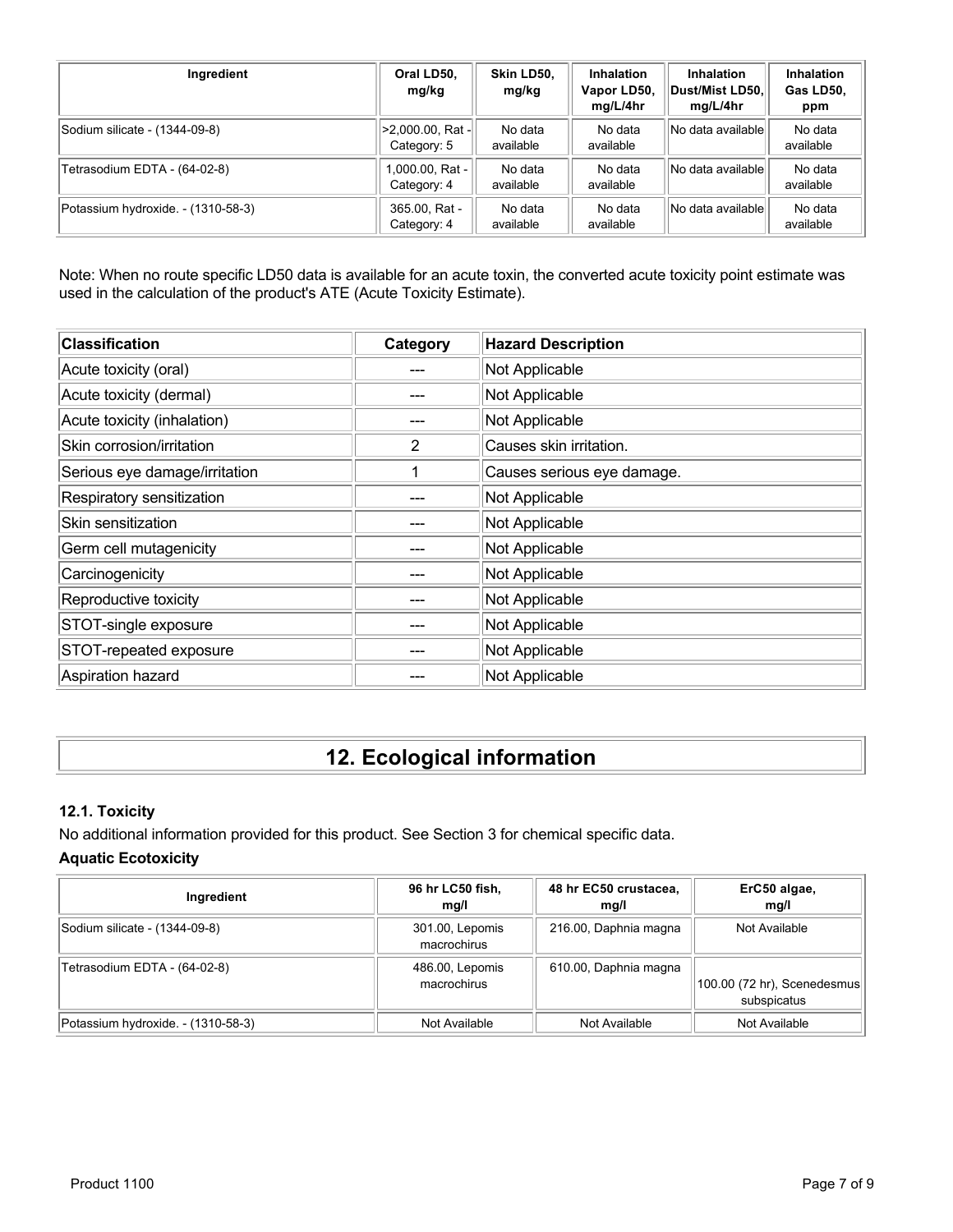#### **12.2. Persistence and degradability**

There is no data available on the preparation itself.

#### **12.3. Bioaccumulative potential**

Not Measured

**12.4. Mobility in soil**

No data available.

#### **12.5. Results of PBT and vPvB assessment**

This product contains no PBT/vPvB chemicals.

### **12.6. Other adverse effects**

No data available.

## **13. Disposal considerations**

#### **13.1. Waste treatment methods**

Observe all federal, state and local regulations when disposing of this substance.

### **14. Transport information**

| 14.1. UN number                  | NA1760                                            |
|----------------------------------|---------------------------------------------------|
| 14.2. UN proper shipping name    | Compound, Cleaning, Liquid, (Potassium Hydroxide) |
| 14.3. Transport hazard class(es) |                                                   |
| 14.4. Packing group              | Ш                                                 |

## **15. Regulatory information**

| <b>Regulatory Overview</b>                          | The regulatory data in Section 15 is not intended to be all-inclusive, only selected regulations<br>are represented. |
|-----------------------------------------------------|----------------------------------------------------------------------------------------------------------------------|
| <b>Toxic Substance</b><br><b>Control Act (TSCA)</b> | All components of this material are either listed or exempt from listing on the TSCA Inventory.                      |
| <b>WHMIS Classification</b>                         | $D2B$ F                                                                                                              |
| <b>US EPA Tier II Hazards</b>                       | Fire: No                                                                                                             |
|                                                     | <b>Sudden Release of Pressure: No</b>                                                                                |

**Reactive:** No **Immediate (Acute):** Yes

# **Delayed (Chronic):** No

#### **EPCRA 311/312 Chemicals and RQs (lbs):**

Potassium hydroxide. ( 1,000.00)

#### **EPCRA 302 Extremely Hazardous :** (No Product Ingredients Listed)

#### **EPCRA 313 Toxic Chemicals:** (No Product Ingredients Listed)

#### **Proposition 65 - Carcinogens (>0.0%):** (No Product Ingredients Listed)

#### **Proposition 65 - Developmental Toxins (>0.0%):** (No Product Ingredients Listed)